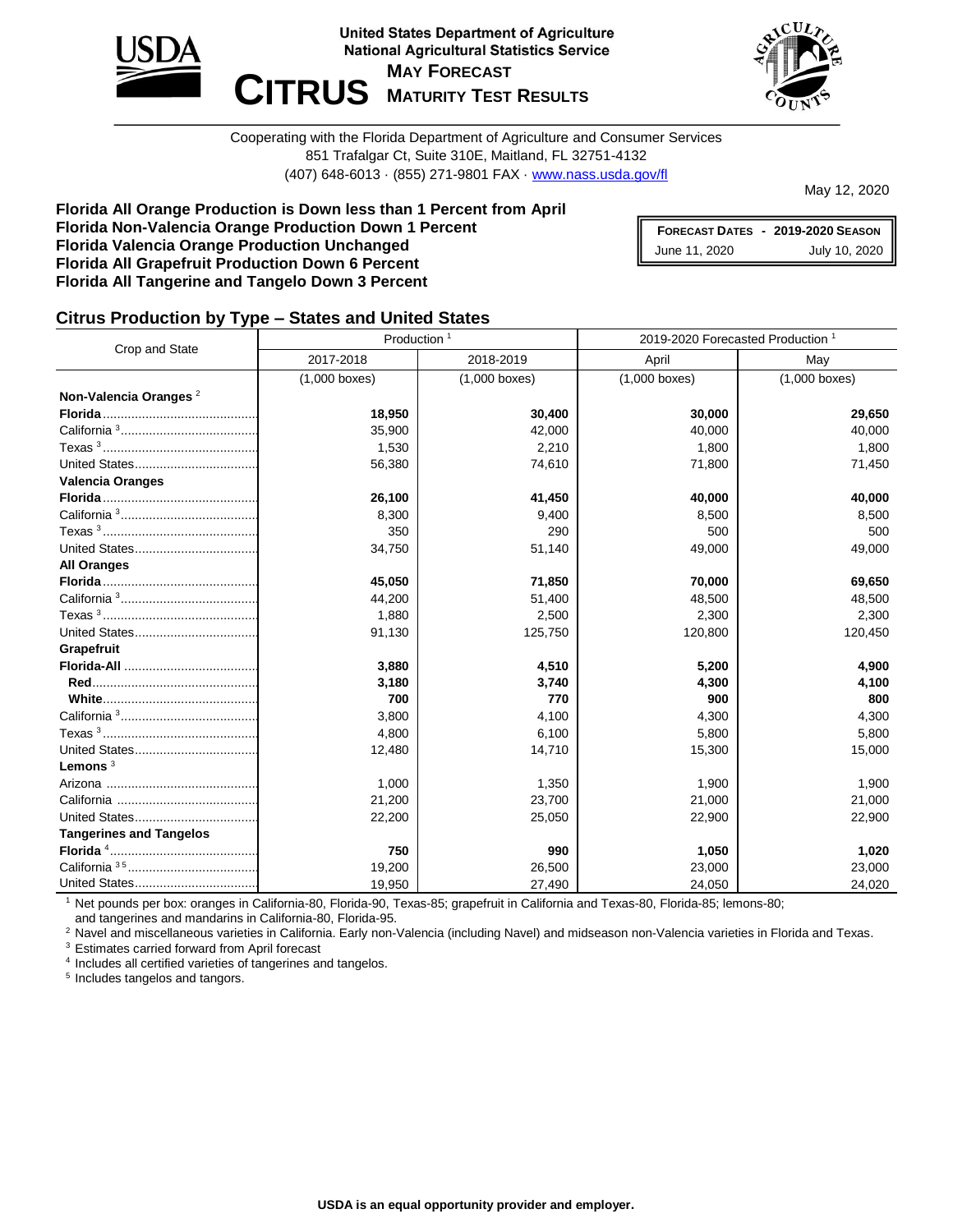## **All Oranges 69.7 Million Boxes**

The 2019-2020 Florida all orange forecast released today by the USDA Agricultural Statistics Board is 69.7 million boxes, down 1 percent from the April forecast. If realized, this will be 3 percent less than last season's revised final production. The total includes 29.7 million boxes of the non-Valencia oranges (early, midseason, and Navel varieties) and 40.0 million boxes of Valencia oranges.

### **Non-Valencia Oranges 29.7 Million Boxes**

The forecast of non-Valencia orange production is finalized at 29.7 million boxes. Harvest is complete for the included varieties. The Navel forecast, included in the non-Valencia portion of the forecast, is 800,000 boxes, 3 percent of the non-Valencia total.

#### **Valencia Oranges 40.0 Million Boxes**

The forecast of Valencia orange production is unchanged at 40.0 million boxes. Weekly certifications in April averaged 3.28 million boxes. The Row Count survey conducted April 29-30, 2020 indicated 82 percent of the Valencia rows are harvested. Estimated utilization to May 1, including an allocation for other use, is 29.9 million boxes. Processors were surveyed regarding fruit processed through April 30th and the estimated quantity remaining to be processed to the end of the season. Analysis of estimated utilization to the first of the month, and results of the processors report support holding the Valencia orange forecast.

#### **All Grapefruit 4.90 Million Boxes**

The forecast of all grapefruit production is now 4.90 million boxes. The white grapefruit forecast is lowered to 800,000 boxes. The red grapefruit forecast is lowered to 4.10 million boxes. Estimated utilization to May 1, with an allocation for non-certified use, of white grapefruit is 784,000 boxes and of red grapefruit is 4.04 million boxes. The Row Count survey conducted April 29-30, 2020, indicated harvest is relatively complete for these varieties.

#### **Tangerines and Tangelos 1.02 Million Boxes**

The forecast for tangerines and tangelos is lowered 30,000 boxes to 1.02 million boxes. Harvest of tangerines and tangelos is over. Utilization to May 1, with an allocation for non-certified fruit, is 1.02 million boxes. This forecast number includes all certified tangerine and tangelo varieties.

#### **Reliability**

To assist users in evaluating the reliability of the May 1 Florida production forecasts, the "Root Mean Square Error," a statistical measure based on past performance, is computed. The deviation between the May 1 production forecast and the final estimate is expressed as a percentage of the final estimate. The average of squared percentage deviations for the latest 20-year period is computed. The square root of the average becomes statistically the "Root Mean Square Error." Probability statements can be made concerning expected differences in the current forecast relative to the final end-of-season estimate, assuming that factors affecting this year's forecast are not different from those influencing recent years.

The "Root Mean Square Error" for the May 1 Florida all orange production forecast is 2.0 percent. If you exclude the three abnormal production seasons (three hurricane seasons), the "Root Mean Square Error" is 2.0 percent. This means chances are 2 out of 3 that the current all orange production forecast will not be above or below the final estimates by more than 2.0 percent, including or excluding abnormal seasons. Chances are 9 out of 10 (90 percent confidence level) that the difference will not exceed 3.5 percent including or excluding abnormal seasons.

Changes between the May 1 Florida all orange forecast and the final estimates during the past 20 years have averaged 2.37 million boxes (2.39 million, excluding abnormal seasons), ranging from 0.10 million boxes to 5.60 million boxes including abnormal seasons, (0.50 to 5.60 million boxes excluding abnormal seasons). The May 1 forecast for all oranges has been below the final estimate 12 times, above 8 times, (below 11 times, above 6 times, excluding abnormal seasons). The difference does not imply that the May 1 forecasts this year are likely to understate or overstate final production.